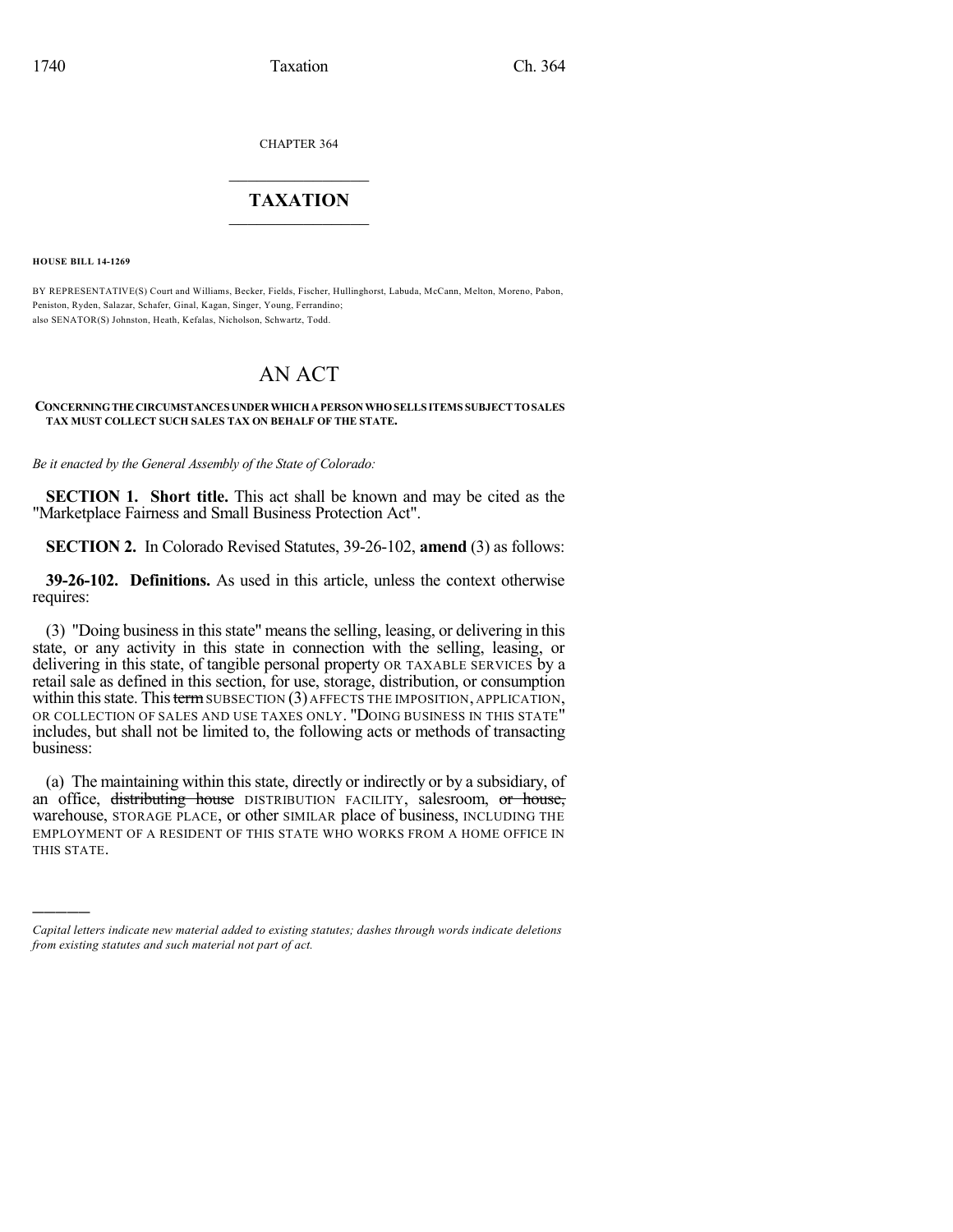### Ch. 364 Taxation 1741

(b)  $(H)$  The soliciting, either by direct representatives, indirect representatives, manufacturers' agents, or by distribution of catalogues or other advertising, or by use of any communication media, or by use of the newspaper, radio, or television advertising media, or by any other means whatsoever, of business from persons residing in this state and by reason thereof receiving orders from, or selling or leasing tangible personal property to, such persons residing in this state for use, consumption, distribution, and storage for use or consumption in this state.

(c) A REMOTE SELLER DOING BUSINESS IN THIS STATE WITH RESPECT TO ANY REMOTE SALE SUBJECT TO TAX IN ACCORDANCE WITH SECTION 39-26-104 (2).

(II) (d) **Presumptive physical presence - component member with physical presence.** (I) Commencing March 1, 2010, if a retailer that does not collect Colorado sales tax A person is presumed to be doing business in this state if SUCH PERSON is part of a controlled group of corporations, and that controlled group has a component member, OTHER THAN A COMMON CARRIER ACTING IN ITS CAPACITY AS SUCH, that is a retailer with HAS physical presence in this state the retailer that does not collect Colorado sales tax is presumed to be doing business in this state. For purposes of this subparagraph (II), "controlled group of corporations" has the same meaning as set forth in section 1563 (a) of the federal "Internal Revenue Code of 1986", as amended, and "component member" has the same meaning as set forth in section 1563 (b) of the federal "Internal Revenue Code of 1986", as amended. This presumption may be rebutted by proof that during the calendar year in question, the component member that is a retailer with physical presence in this state did not engage in any constitutionally sufficient solicitation in this state on behalf of the retailer that does not collect Colorado sales tax AND SUCH COMPONENT MEMBER WITH PHYSICAL PRESENCE:

(A) SELLS UNDER THE SAME OR A SIMILAR BUSINESS NAME TANGIBLE PERSONAL PROPERTY OR TAXABLE SERVICES SIMILAR TO THAT SOLD BY THE PERSON AGAINST WHOM THE PRESUMPTION IS ASSERTED;

(B) MAINTAINS AN OFFICE, DISTRIBUTION FACILITY, SALESROOM, WAREHOUSE, STORAGE PLACE, OR OTHER SIMILAR PLACE OF BUSINESS IN THIS STATE TO FACILITATE THE DELIVERY OFTANGIBLE PERSONAL PROPERTY OR TAXABLE SERVICES SOLD BY THE PERSON AGAINST WHOM THE PRESUMPTION IS ASSERTED TO SUCH PERSON'S IN-STATE CUSTOMERS;

(C) USES TRADEMARKS, SERVICE MARKS, OR TRADE NAMES IN THIS STATE THAT ARE THE SAME OR SUBSTANTIALLY SIMILAR TO THOSE USED BY THE PERSON AGAINST WHOM THE PRESUMPTION IS ASSERTED:

(D) DELIVERS, INSTALLS, OR ASSEMBLES TANGIBLE PERSONAL PROPERTY IN THIS STATE, OR PERFORMS MAINTENANCE OR REPAIR SERVICES ON TANGIBLE PERSONAL PROPERTY IN THIS STATE, WHICH TANGIBLE PERSONAL PROPERTY IS SOLD TO IN-STATE CUSTOMERS BY THE PERSON AGAINST WHOM THE PRESUMPTION IS ASSERTED; OR

(E) FACILITATES THE DELIVERY OF TANGIBLE PERSONAL PROPERTY TO IN-STATE CUSTOMERS OF THE PERSON AGAINST WHOM THE PRESUMPTION IS ASSERTED BY ALLOWING SUCH CUSTOMERS TO PICK UP TANGIBLE PERSONAL PROPERTY SOLD BY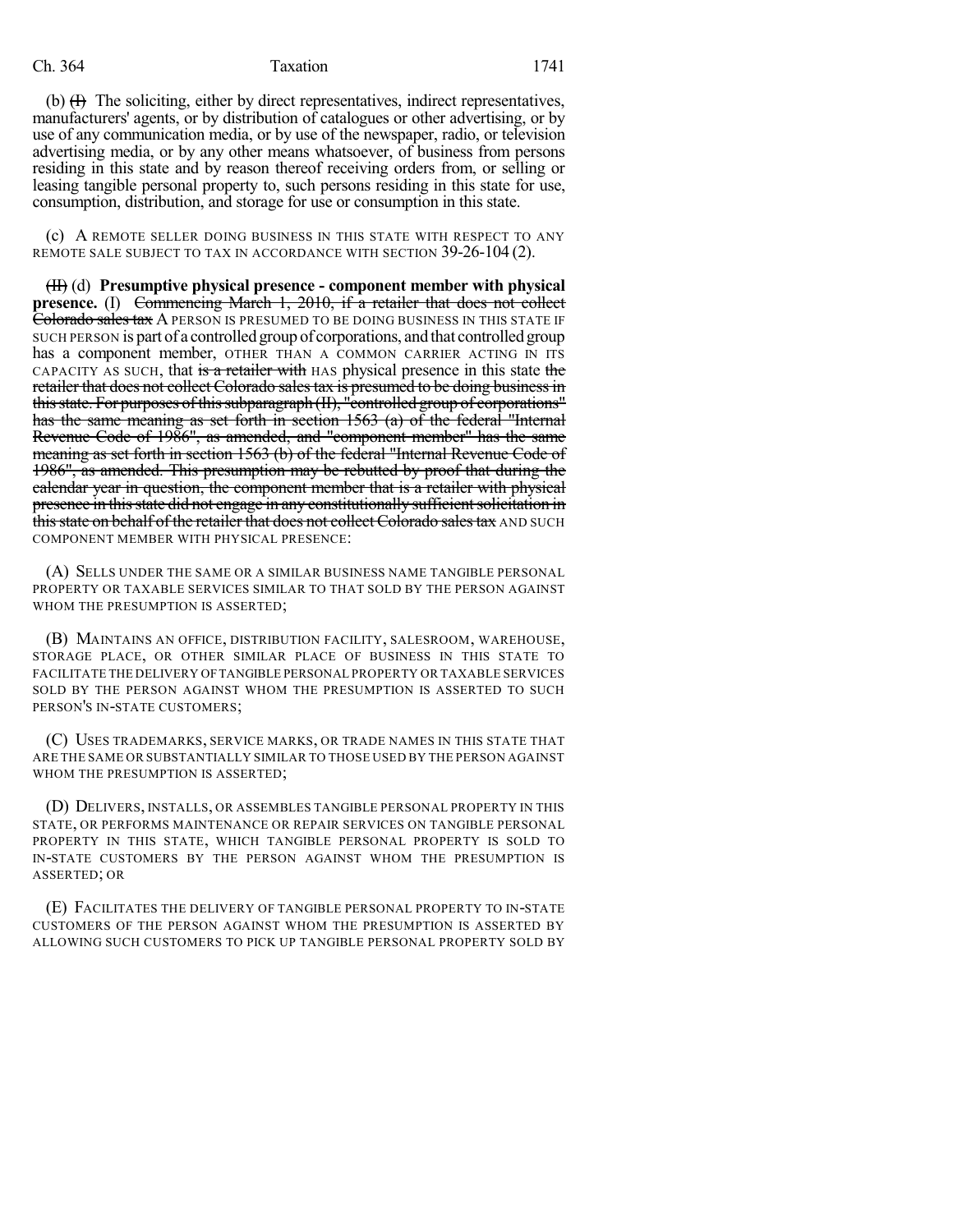SUCH PERSON AT AN OFFICE, DISTRIBUTION FACILITY, SALESROOM, WAREHOUSE, STORAGE PLACE, OR OTHER SIMILAR PLACE OF BUSINESS MAINTAINED IN THIS STATE.

(II) FOR PURPOSES OF THIS PARAGRAPH (d), "CONTROLLED GROUP OF CORPORATIONS"HAS THE SAME MEANING AS SET FORTH IN SECTION 1563 (a) OF THE FEDERAL "INTERNAL REVENUE CODE OF 1986", AS AMENDED, AND "COMPONENT MEMBER" HAS THE SAME MEANING AS SET FORTH IN SECTION 1563 (b) OF THE FEDERAL "INTERNAL REVENUE CODE OF 1986", AS AMENDED. "CONTROLLED GROUP OF CORPORATIONS" AND "COMPONENT MEMBER" ALSO INCLUDE ANY ENTITY THAT, NOTWITHSTANDING ITS FORM OF ORGANIZATION, BEARS THE SAME OWNERSHIP RELATIONSHIP TO THE PERSON AGAINST WHOM THE PRESUMPTION IS ASSERTED AS A CORPORATION THAT WOULD QUALIFY AS A COMPONENT MEMBER OF THE SAME CONTROLLED GROUP OF CORPORATIONS AS THE PERSON AGAINST WHOM THE PRESUMPTION IS ASSERTED.

(III) THE PRESUMPTION SET FORTH IN SUBPARAGRAPH (I) OF THIS PARAGRAPH (d) MAY BE REBUTTED BY PROOF THAT, DURING THE CALENDAR YEAR IN QUESTION, THE COMPONENT MEMBER WITH PHYSICAL PRESENCE DID NOT ENGAGE IN ANY ACTIVITIES IN THIS STATE THAT ARE SUFFICIENT UNDER UNITED STATES CONSTITUTIONAL STANDARDS TO ESTABLISH NEXUS IN THIS STATE ON BEHALF OF THE PERSON AGAINST WHOM THE PRESUMPTION IS ASSERTED.

(e) **Presumptive physical presence - agreement or arrangement with a person with physical presence.** (I) EXCEPT AS PROVIDED IN SUBPARAGRAPH (III) OF THIS PARAGRAPH (e), A PERSON IS PRESUMED TO BE DOING BUSINESS IN THIS STATE IF SUCH PERSON AGAINST WHOM THE PRESUMPTION IS ASSERTED ENTERS INTO AN AGREEMENT OR ARRANGEMENT WITH A PERSON WHO HAS PHYSICAL PRESENCE IN THIS STATE, OTHER THAN A COMMON CARRIER ACTING IN ITS CAPACITY AS SUCH, FOR THAT PERSON WHO HAS PHYSICAL PRESENCE TO:

(A) SELL UNDER THE SAME OR A SIMILAR BUSINESS NAME TANGIBLE PERSONAL PROPERTY OR TAXABLE SERVICES SIMILAR TO THAT SOLD BY THE PERSON AGAINST WHOM THE PRESUMPTION IS ASSERTED;

(B) MAINTAIN AN OFFICE, DISTRIBUTION FACILITY, SALESROOM, WAREHOUSE, STORAGE PLACE, OR OTHER SIMILAR PLACE OF BUSINESS IN THIS STATE TO FACILITATE THE DELIVERY OF TANGIBLE PERSONAL PROPERTY OR TAXABLE SERVICES SOLD BY THE PERSON AGAINST WHOM THE PRESUMPTION IS ASSERTED TO SUCH PERSON'S IN-STATE CUSTOMERS;

(C) DELIVER, INSTALL, OR ASSEMBLE TANGIBLE PERSONAL PROPERTY IN THIS STATE, OR PERFORM MAINTENANCE OR REPAIR SERVICES ON TANGIBLE PERSONAL PROPERTY IN THIS STATE, WHICH TANGIBLE PERSONAL PROPERTY IS SOLD TO IN-STATE CUSTOMERS BY THE PERSON AGAINST WHOM THE PRESUMPTION IS ASSERTED; OR

(D) FACILITATE THE DELIVERY OF TANGIBLE PERSONAL PROPERTY TO IN-STATE CUSTOMERS OF THE PERSON AGAINST WHOM THE PRESUMPTION IS ASSERTED BY ALLOWING SUCH CUSTOMERS TO PICK UP TANGIBLE PERSONAL PROPERTY SOLD BY SUCH PERSON AT AN OFFICE, DISTRIBUTION FACILITY, SALESROOM, WAREHOUSE, STORAGE PLACE, OR OTHER SIMILAR PLACE OF BUSINESS MAINTAINED IN THIS STATE.